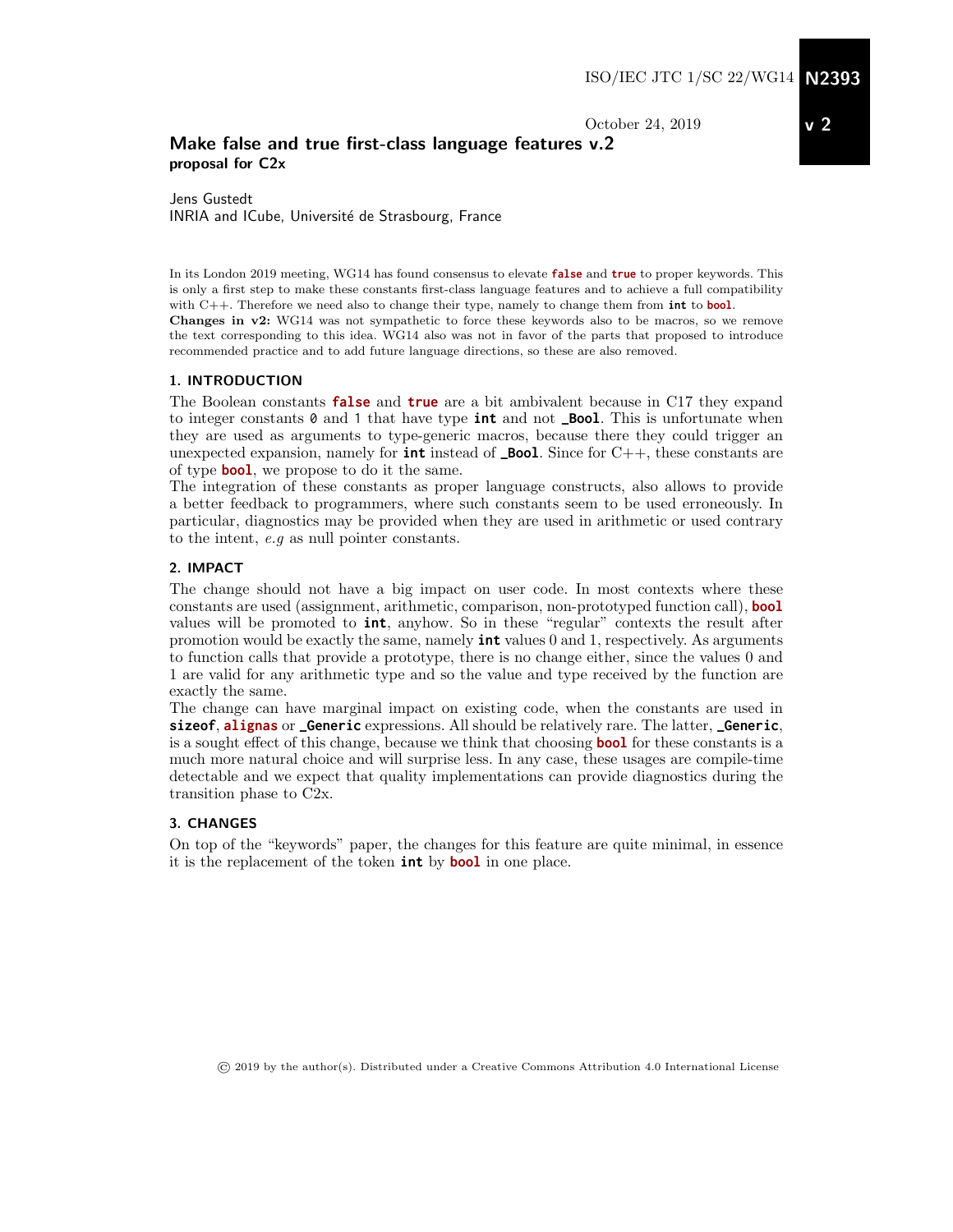**Forward references:** common definitions <stddef.h> (7.19), the **mbtowc** function (7.22.7.2), Unicode utilities <uchar.h> (7.28).

**6.4.4.5 Predefined constants**

**Syntax**

1 *predefined-constant:*

**false true**

## **Description**

Some keywords represent constants of a specific value and type.

## **6.4.4.5.1 The false and true constants**

## **Description**

1 The keywords **false** and **true** represent constants of type  $\frac{1}{100}$  that are suitable for use as are integer literals. Their values are 0 for **false** and 1 for **true**. 86)

## **6.4.5 String literals**

**Syntax**

1 *string-literal:*

*encoding-prefix*opt **"** *s-char-sequence*opt **"** *encoding-prefix:* **u8 u U L**

*s-char-sequence:*

*s-char s-char-sequence s-char*

*s-char:*

any member of the source character set except the double-quote ", backslash \, or new-line character *escape-sequence*

#### **Constraints**

2 A sequence of adjacent string literal tokens shall not include both a wide string literal and a UTF–8 string literal.

## **Description**

- 3 A *character string literal* is a sequence of zero or more multibyte characters enclosed in double-quotes, as in "xyz". A UTF*–8 string literal* is the same, except prefixed by **u8**. A *wide string literal* is the same, except prefixed by the letter **L**, **u**, or **U**.
- 4 The same considerations apply to each element of the sequence in a string literal as if it were in an integer character constant (for a character or UTF–8 string literal) or a wide character constant (for a wide string literal), except that the single-quote' is representable either by itself or by the escape sequence  $\backslash'$ , but the double-quote " shall be represented by the escape sequence  $\backslash$ ".

<sup>86)</sup>Thus, the keywords **false** and **true** are usable in preprocessor directives.